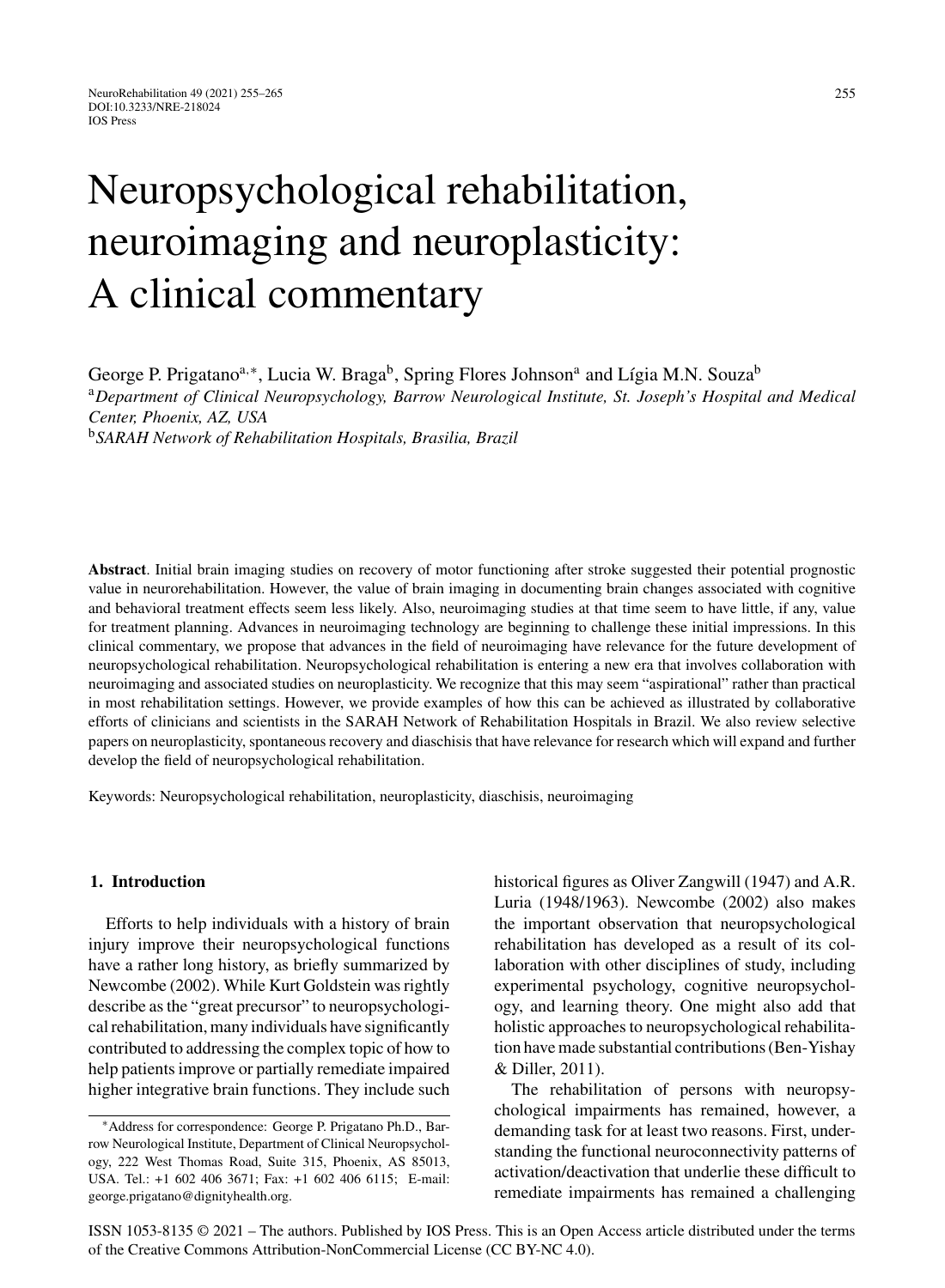task despite some impressive advances in the neurosciences and neuroimaging of the brain (Siegel et al., 2016; Warren et al., 2014). Second, having a methodology with associated technology to systematically remediate such complicated higher brain functions as attention, memory, working memory, and various "executive functions" has been lacking. Several years ago, Luria and his colleagues (Luria et al., 1969), insightfully suggested that the process of restoring higher integrative brain functions could be achieved by systematic cognitive-behavioral efforts to "deinhibit" regions of neural activity that were rendered temporally dysfunctional via the process of diaschisis. This proved to be, however, a more demanding task than was anticipated.

Due to this reality, teaching patients to compensate for disabilities related to neuropsychological impairments became the most practical approach to helping them. This approach was again seen in the early work of Goldstein (1942) and Zangwill (1947). Nevertheless, the process of helping the patient systematically use compensatory strategies was not without difficulty. Patients wanted a return to normal functioning (Prigatano, 1995). They were understandably frustrated and discouraged when it became clear this was not going to happen. Problems of depression, angry outbursts, and catastrophic reactions made it clear to Goldstein (1954) that some form of psychotherapy would be a necessary component of neuropsychological rehabilitation for some patients.

While the use of various forms of psychotherapy is now a part of many programs aimed at neuropsychological rehabilitation, the introduction of formal psychotherapy activities into the rehabilitation of persons with a brain disorder was approached with caution. There were many negative experiences in which the behavioral problems of persons with underlying brain dysfunction were erroneously interpreted as due to underlying psychodynamic conflicts versus being a direct or indirect effect of the brain disorder (Prigatano, 2008). Instead of utilizing traditional forms of psychotherapy, the development of systematic and well thought out social group support activities was seen as a necessary and preferred method of helping patients emotionally adjust to the permanent effects of brain disorder. Thus the "milieu approach" advocated by Ben Yen-Yishay and Diller (2011) became the prototype for effective holisticoriented neuropsychological rehabilitation.

Neuropsychological rehabilitation after a brain injury is now entering a new era. Besides studying possible improvements on neuropsychological tests, assessing the patients' emotional and social adaption, and determining if they return to a productive life style, the "evidence" that meaningful changes in brain function do occur as a result of rehabilitation experiences requires direct observations of how the person's brain is responding to treatments (Nordvik et al., 2014; Katz & Dwyer, 2021). Directly linking behavioral and cognitive changes to brain changes is one of the important next steps in the development of neuropsychological rehabilitation. This is a difficult step to achieve given the financial costs and the need of collaborative efforts of many skilled individuals working in the areas of neuroplasticity, neuroimaging and neuropsychological rehabilitation. However, achieving this goal of directly linking cognitive and behavioral changes to changes in brain function helps improve our scientific understanding of the mechanisms that underlie complete versus partial recovery of different higher brain functions. It also provides potential evidence that more than compensatory training may occur as a result of different rehabilitation activities.

In this clinical commentary, we summarize the clinical and research findings on neuroimaging evidence of neuroplasticity for improved neuropsychological functions as reported by the SARAH Network of Rehabilitation Hospitals in Brazil, as an example of what can be done. The findings reported are encouraging and suggest that combining well-orchestrated neuropsychological rehabilitation activities with neuroimaging studies can reveal evidence of meaningful changes attributed to neuroplasticity. In addition, we comment on a few recent observations reported in the literature on the phenomena of neuroplasticity, spontaneous recovery and diaschisis that are relevant for advancing the field of neuropsychological rehabilitation. We begin, however, with a brief review of studies on neuroimaging correlates of motor recovery after stroke that potentially provides a limited perspective on the role of neuroimaging in neurorehabilitation. We then review a definition of neuroplasticity and how it may be related to spontaneous recovery after a brain insult.

# **2. Initial studies of neuroimaging and motor recovery**

Corbetta (2008) summarized the various scientific hurdles that need to be overcome when related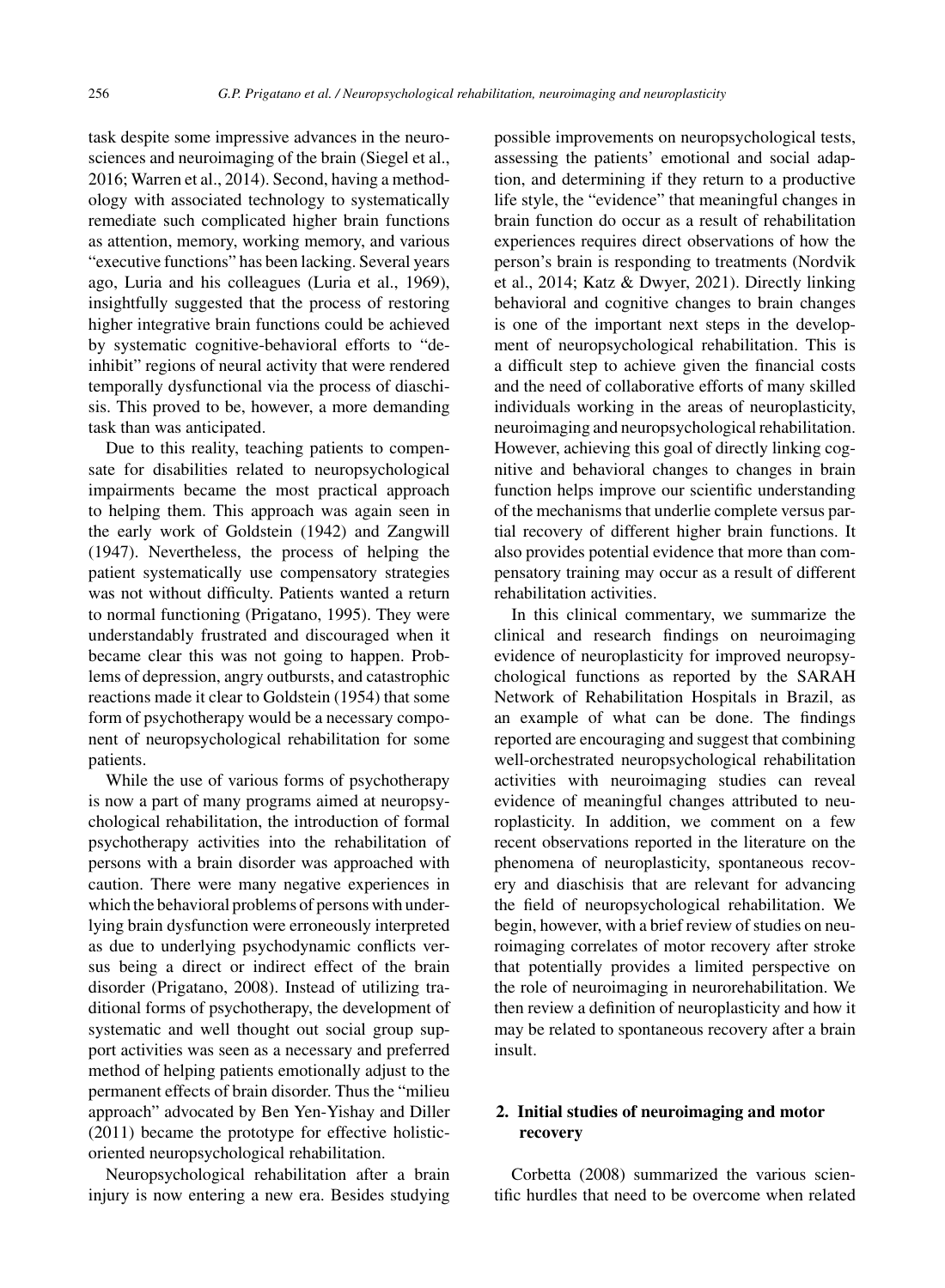neuroimaging changes to recovery of various neurological functions, including motor functioning. In summarizing early research in this area, he notes that neuroimaging studies allow for "visualization of neural mechanisms of recovery at the systems level" (pg.163). Research at that time revealed two important observations. First, different mechanisms of recovery can be observed and frequently involve the recruitment of bilateral brain regions not directly connected to the motor system. This implied that some form of behavioral (as well as neural) compensation may underlie what appears to be "recovery" of impaired motor functions. The second, and perhaps the most important observation, was that a return to normal brain activation patterns, when performing motor tasks, was always associated with the best recovery. This suggested it was not neuroplasticity per se that was occurring, but rather spontaneous recovery of a once impaired motor network of the brain. These findings led many to consider neuroimaging as a potential useful tool for prognosis, but not in documenting neuroplasticity phenomena much less aiding in treatment planning (Stinear & Ward, 2013).

# **3. A definition of neuroplasticity and the phenomenon of spontaneous recovery**

A National Institutes of Health conference (Cramer et al., 2011) proposed the following working definition of neuroplasticity: "Neuroplasticity can be broadly defined as the ability of the nervous system to respond to intrinsic and extrinsic stimuli by reorganizing its structure, function and connections; can be described at many levels, from molecular to cellular to systems to behavior; and can occur during development, in response to the environment, in support of learning, in response to disease or in relation to therapy" (p. 1592). The core feature of this well thought out description is that the central nervous system can be directly changed in its "structure, function and connections" by naturally occurring biological changes and external stimulation or learning experiences. It is important to note that neuroplasticity does not refer to compensatory activities of the brain (and associated neuropsychological functions), but to some actual re-structuring or re-organization that influences brain activity at multiple levels.

Including "intrinsic" stimuli as a modifying agent suggests that some aspects of spontaneous recovery may also reflect a neuroplasticity phenomenon. Cassidy and Cramer (2017) note the recovery of neurological (including neuropsychological) functions often entails "the restitution of function in injured but surviving neural matter" (pg.33). How this restitution occurs has been studied at the cellular and molecular levels and appears to include such phenomena as growth of synapses and dendrites, axonal remodeling and increased expression of growth-related genes and proteins to spontaneously enhance brain alterations (see Cassidy and Cramer, 2017 for a more detail discussion).

The classical "external" stimuli which promote neuroplasticity are thought to include physical and cognitive rehabilitation exercises that provide learning experiences that aim at modifying brain function and structure in response to damaged (not undamaged) areas of the brain. With the advent of pharmacological interventions and transcranial magnetic stimulation (TMS), the potential list of "external" stimuli is expanding in the field of neurorehabilitation and ultimately will influence neuropsychological rehabilitation (Cassidy and Cramer, 2017; Katz & Dwyer, 2021).

## **4. Neuroplasticity and neuroimaging**

Starting in the 1980s, new techniques for brain imaging and neurophysiology permitted a deeper exploration of how daily life affects the human brain. The development of advanced technologies such as positron emission tomography (PET), functional magnetic resonance imaging (fMRI), diffusion tensor image (DTI), event-related potential (ERP), and magnetoencephalography (MEG) have contributed significantly to a growing scientific understanding of how changes in brain structure and functional connectivity are relevant to neuropsychological rehabilitation (Rios-Lago et al., 2004). These techniques have been shown to help measure and monitor the impact of rehabilitation interventions on neuroplasticity (Stinear & Ward, 2013; Nordvik et al., 2014). With functional neuroimaging, visualizing brain activity associated with various perceptive, cognitive, emotional, and behavioral processes in both normal subjects and those with brain injury is now possible. Neuroimaging findings can be recorded before, during, and after rehabilitation. As such, they can help gauge the efficacy of rehabilitative exercises and help design more personalized treatment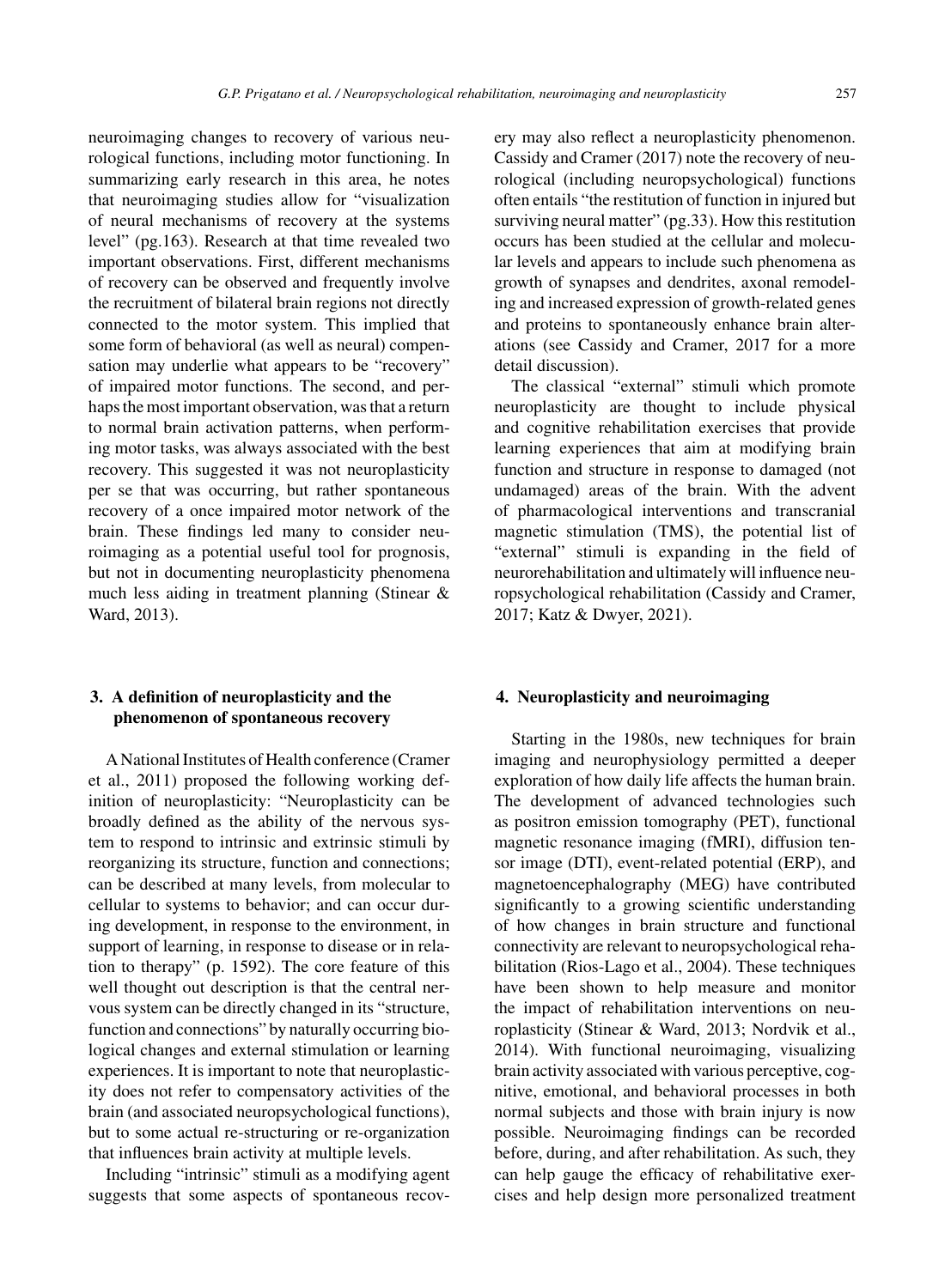programs while monitoring longitudinal structural changes (Munos Cespedes, 2005; Strangman et al., 2005; Hamaide, 2016; Heiss, 2017; Caeyenberghs et al., 2018).

Studies on human neuroplasticity initially focused on infancy and analyzed the process of brain maturation, myelination, and changes in the brain due to natural biological development. Subsequently, brain imaging techniques began to illuminate neuroplasticity phenomena in different periods of life and framed this in specific types of learning. More recent investigations have revealed that the adult brain can adaptively alter its structure (anatomic plasticity/white matter) and functional organization (functional plasticity/gray matter) in response to daily experiences (Zatorre et al., 2013).

Despite being less flexible than during the initial phases of development, cortical plasticity is evident throughout adulthood, in terms of both structure and function (Braga et al., 2017; De Schotten et al., 2014; Dehaene et al., 2011). Neuroplasticity permits the adult brain to acquire and retain memory in later phases of life and to "remold" itself after cognitive and physical training (Hamaide, 2016; Galetto & Sacco, 2017).

# **5. Neuroimaging, neuroplasticity and literacy training in normal adults at the SARAH Network of Rehabilitation Hospitals**

Turkeltaub et al. (2003) used fMRI to study subjects between 6 and 22 years of age and showed the brain's capacity for reorganization after literacy training. The brain evolves during literacy acquisition in adulthood (Braga et al., 2017; Dehaene, Cohen, Morais, & Kolinsky, 2015; Abutalebi et al., 2007). Written language processing is, in most individuals, located in the left hemisphere, but this lateralization only occurs after training and proficiency in a given skill. In childhood, before learning to read and write, the child uses the area known as the visual word form area (VWFA), located in the occipito-temporal transition of the left hemisphere to recognize faces. After learning to read, face recognition migrates to the corresponding area in the right hemisphere, and the VWFA, in the left hemisphere, is recycled and used in the recognition of letters. This migration is seen not only in children but also in individuals who learned to read and write as adults (Dehaene et al., 2010).

Illiteracy has a significant impact on cognitive function and its regions in the brain (Ardila et al., 2010; Castro-Caldas, Reis e Guerreiro, 1997). Consequently, a comparative study of literate and illiterate subjects that follows the literacy acquisition process in illiterate adults was a unique opportunity to explore the impact of the interaction between neurobiological factors and learning a specific proficiency. The SARAH Network of Rehabilitation Hospitals, which has nine hospitals in Brazil, has established collaborative efforts with other international research institutions in order to conduct comparative studies of literate and illiterate subjects. One major goal was to explore the impact that literacy acquisition has on the brain of healthy illiterate adults, who for sociocultural reasons, were unable to learn to read and write in childhood (Dehane et al., 2010). The results obtained corroborated the finding that the adult brain can adaptively change its structure (anatomical neuroplasticity) and functional organization (functional neuroplasticity) in response to experiences that promote the enrichment of the environment in which they live. Functional MRI was used to compare brain activity in literate adults  $(n=31)$ , illiterate adults  $(n=10)$ , and unschooled subjects who learned to read and write in adulthood (previously illiterate adults *n* = 22). Brain activity in response to a series of stimuli (i.e., spoken and written phrases, spoken words and pseudo words, and picture of faces, houses, objects, and checkerboards) were obtained. It was noted that as literacy levels advanced, activation increased in the left occipito-temporal lobe transition, evoked by writing, in the VWFA and broadly increased visual responses in the fusiform and occipital cortex, extending all the way to the V1 area. Literacy also increased phonological speech activation in the planum temporale and permitted a top to bottom activation of orthography from spoken entries. Most of these changes occurred even when literacy was acquired in adulthood, underscoring the fact that schooling in childhood as well as adulthood can profoundly alter cortical organization. The study added to previous research that examines children before and after literacy acquisition, but with the added advantage of excluding the issue of childhood brain maturation. In the case of illiterate adults, brain plasticity was enough to allow literacy acquisition to provoke changes in functional (Dehaene et al., 2010) and anatomical (De Schotten et al., 2012) connections. Literacy, whether acquired in childhood or adulthood, boosts the organization of visual cortices, particularly by inducing an enhanced response to the known script at the VWFA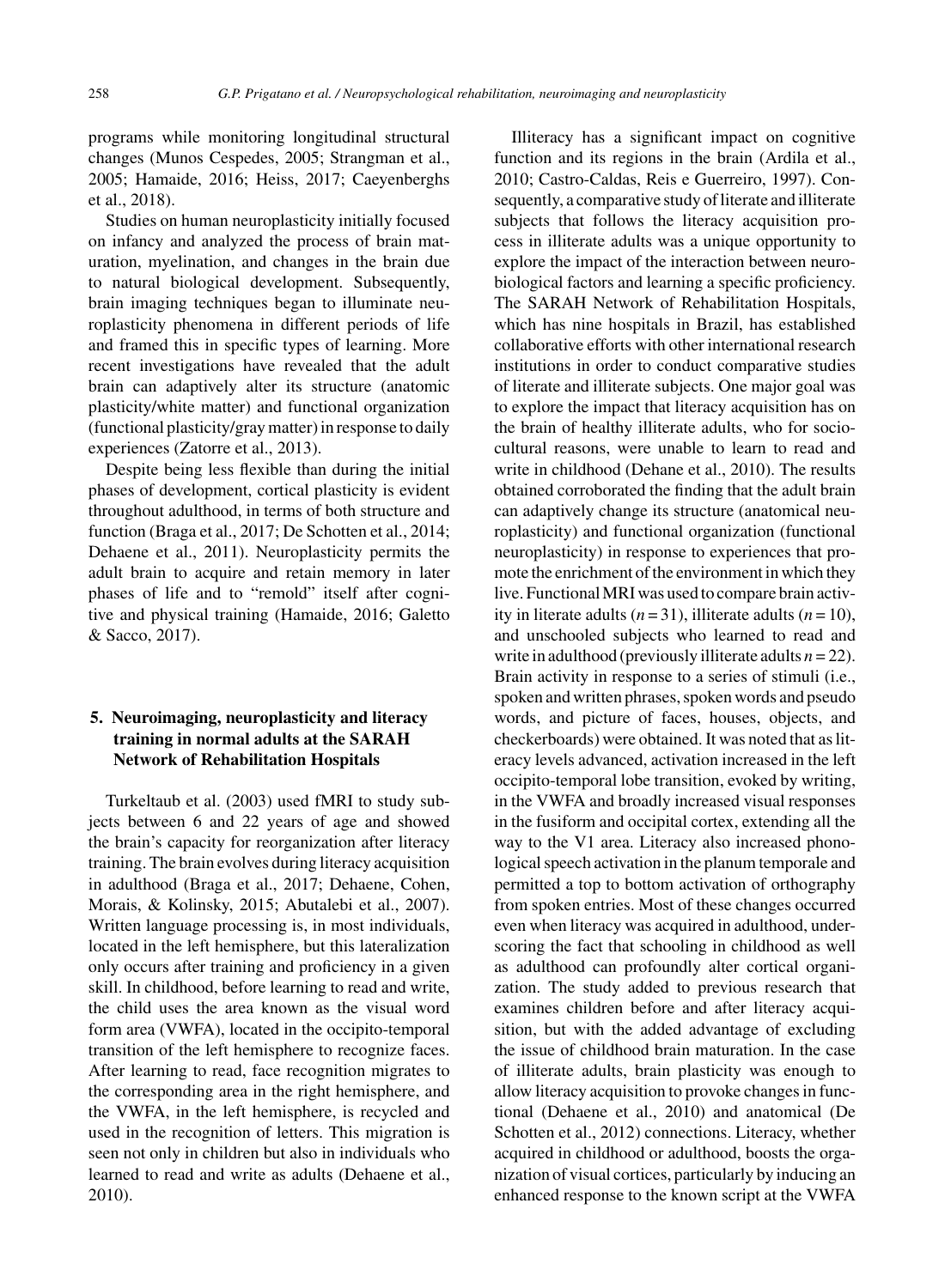

Fig 1a – left arcuate fasciculus before literacy

Fig 1b - left arcuate fasciculus after literacy

Fig. 1. DTI images of the participant's left arcuate fasciculus (a) before and b) after intervention. There was a significant increase in number of fibers, volume, and length of the left arcuate fasciculus after literacy acquisition.

site in left occipito-temporal cortex and by augmenting early visual responses in the occipital cortex, in a partially retino topic manner. It permits, practically, the entire left-hemispheric spoken language network to be activated by written sentences and refines spoken language processing by enhancing a phonological region, the planum temporale, and by making an orthographic code available in a top-down manner.

Braga et al. (2017) demonstrated that adult plasticity is sufficient for later acquisition of literacy, in the absence of any schooling or literacy learning in childhood. The authors evaluated the neurofunctional changes associated with late literacy acquisition in an illiterate adult who underwent 20 fMRI exams over the course of two years, while progressing from complete illiteracy to a level of alphabetic decoding. Initially, the participant did not activate neural circuits for reading when he was exposed to words; gradually, however, he began to present activation in the left occipito-temporal cortex, at the visual word form area. This increase was accompanied by a decrease in face responses in the left VWFA and increase in the right hemisphere. Reading-related responses also emerged in language-related areas of the inferior frontal gyrus and temporal lobe. Additional activations in the superior parietal lobe, superior frontal gyrus and posterior medial frontal cortex suggested that reading remained dependent on effortful executive attention and working memory processes. Nevertheless, the results indicate that adult plasticity can be sufficient to induce rapid changes in brain responses to written words and faces in an unschooled and illiterate adult. They also demonstrate that literacy acquisition requires greater participation of the right hemisphere during the initial stages as well as activation of the frontal areas, which may be associated with learning. This subject underwent a DTI study of the tracts that interconnect the brain, and a comparison of the fractional anisotropy (FA) from before and then after literacy acquisition was done. There was a significant increase in connectivity of the arcuate fasciculus (AF), which connects the Broca and Wernicke areas. Literacy promoted important changes in white matter; the clinical intervention of learning to read yielded neuroplasticity outcomes in the  $AF$  (Fig. 1).

These results, which highlight increased brain connectivity by enriching a subject's environment with interventions such as literacy acquisition, have encouraged clinicians and researchers to study the impact of neuropsychological rehabilitation on neuroplasticity.

# **6. Neuroimaging, neuroplasticity and neuropsychological rehabilitation after stroke: A case report from the SARAH Rehabilitation Network in Brazil**

The use of functional neuroimaging and tractography has been increasingly applied to the evaluation of rehabilitation outcomes in patients with stroke (Carey & Seitz, 2007, Johansen-Berg, 2007; Gale & Pearson, 2012; Stinear & Ward, 2013; Heiss, 2017) and TBI (Strangaman et al., 2005 Galetto & Sacco, 2017,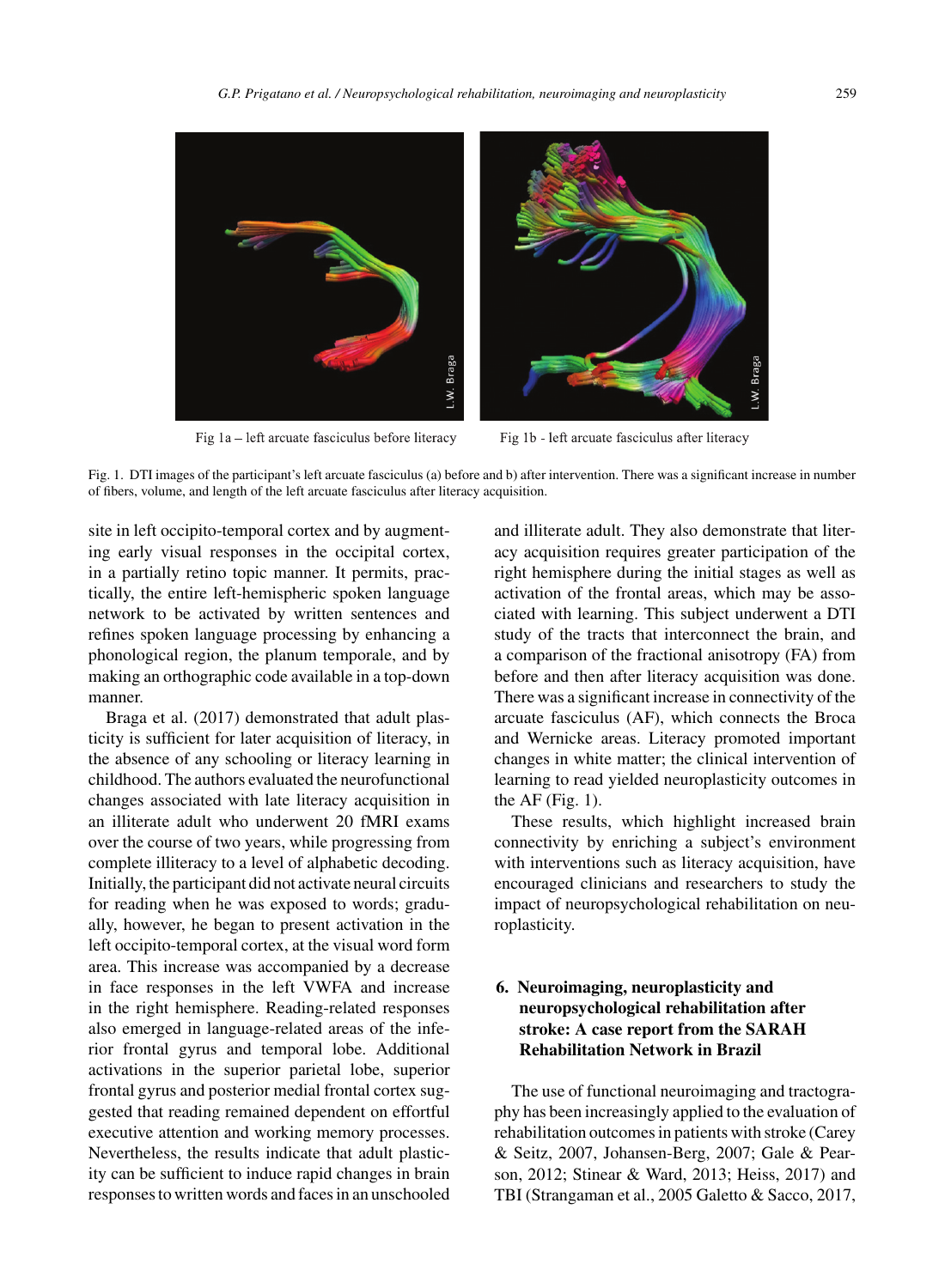

Fig. 2. MRI images of TF ten months after injury, showing extensive lesion in the left cerebral hemisphere affecting brain areas responsible for language. There was an important lesion in the left arcuate fasciculus.

Caeyenberghs et al., 2018). A frequent question is whether neuroplasticity occurs only during the acute phase of a brain injury, or whether, even in the chronic stage, the brain can undergo functional and structural changes as a result of neurorehabilitation. To further explore this issue, neuropsychological rehabilitation aimed at restoring language functions was attempted with an adolescent who was in the chronic stage of her post-stroke recovery.

TF was an 11-year-old bilingual (Farsi/Portuguese) right-handed girl who suffered from an acute stroke of the left middle cerebral artery (MCA) due to embolism from an intracardiac tumor in October 2016. An echocardiogram showed a tumor (myxoma) in the left atrial cavity, which was surgically removed 20 days later. She initially presented with total paralysis of the right side, anomic aphasia, and alexia. Restorative language training was attempted 10 months post-onset of TF's stroke at the Brasilia unit of the SARAH Network of Neurorehabilitation Hospitals. An MRI of the brain showed a significant lesion affecting the left arcuate fasciculus and, consequently, language and reading (Fig. 2).

She presented at that time with superficial acquired dyslexia with difficulties recognizing word forms. Her speech impairments included occasional anomia, semantic, phonemic and morphemic paraphasias, as well as paralexias and paragraphias in Portuguese. According to her family, she had even greater difficulties with Farsi. Before the stroke, TF had been fluent in the two languages and was able to speak, read, and write well in both. Her academic performance was good. She had returned to a Brazilian school three

months after the stroke but was unable to return to an Iranian school. At that time, she presented with right hemiplegia, community gait and mixed muscle tonus with spasticity and involuntary movements.

TF's linguistic performance, before and after intervention, was assessed using the Montreal-Toulouse Language Assessment Battery for Aphasia – Brazilian Version (MTL-BR; Pagliarin et al., 2014) as well as the Brazilian Naming Test for Children, an adapted version of the Boston Naming Test (Miotto et al., 2010). General cognitive abilities were assessed using the Brazilian version of the Wechsler Intelligence Scale – IV (Wechsler, 2013). MRI data acquisition for the DTI was done with a 3T Siemens Magnetom Trio Tim MRI system (Siemens AG; Erlangen, Germany)

Neuropsychological rehabilitation lasted six months and included holistic therapy (Braga et al., 2012), as well as cognitive therapy that consisted of three 60-minute sessions per week to train executive functions such as working memory and cognitive flexibility. Speech therapy was also included and comprised two 60-minute sessions per week to target lexical access strategies and the use of lexical means for reading. The interventions were effective. In particular, behavioral performance in dictation, naming pictures, written naming, number dictation and written text comprehension increased significantly as revealed by the MTL-BR and the BNTC. Before the intervention, TF presented with a low average score on the WISC-IV Processing Speed test; after the intervention, she attained average performance on the same test. Social communication and reading improved significantly with normal or no-deficit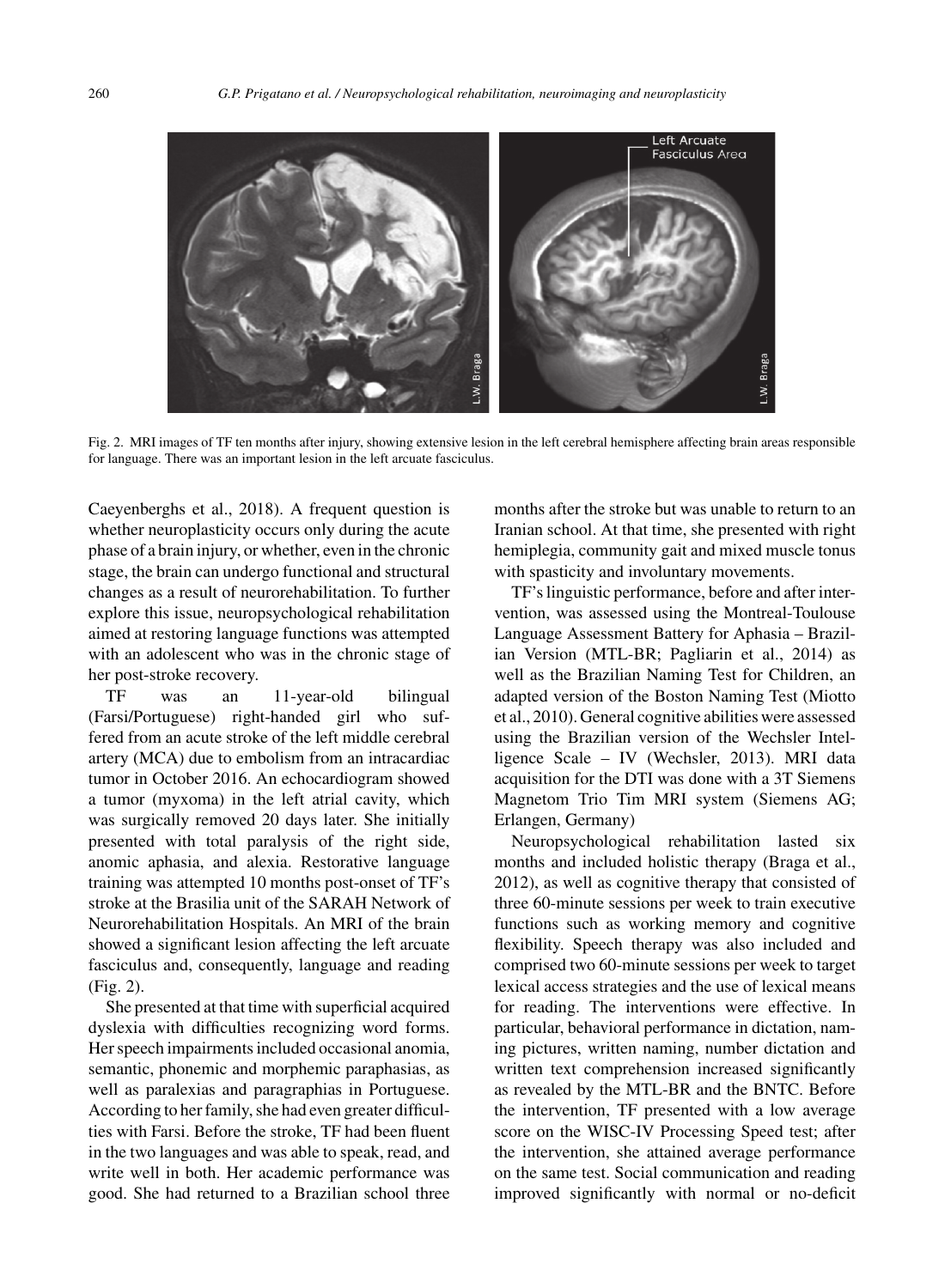

Fig 3a - Right Arcuate Fasciculus: Before **Intervention** 

Fig 3b - Right Arcuate Fasciculus: **After intervention** 

Fig. 3. DTI images of TF's right cerebral hemisphere (a) before intervention and b) after intervention show a neurostructural increase in white matter. There was a significant increase in number of fibers, volume, and length of the right arcuate fasciculus after intervention.

scores and reading performance was attained in the final evaluation. The behavioral improvements were accompanied by significant neurostructural white matter changes in the arcuate fasciculus (AF). From the beginning to the end of therapy, the right-hemispheric AF showed increased FA values, number of fibers, volume and length, with mean diffusivity (MD) slightly decreasing accordingly (Fig. 3). Such a pattern was not observed for the left AF, in which only slight changes of the values were observed.

These neuroimaging findings illustrate that a shortterm, but behaviorally effective training program can result in significant increase of white matter strength measures, which we used and which are reported to reflect better structural connectivity and myelination of existing fiber tracts (Brodt et al., 2018; Sagi et al., 2012). Specifically, the right-hemispheric AF has also been reported to reflect the success of rehabilitation processes in an aphasic single-case (Zipse et al., 2012). The authors reported that significantly improved behavioral performance in speech and language tasks was accompanied by an increased volume of the right AF. These studies provided evidence that neuropsychological rehabilitation activities can induce structural changes in the contralateral frontotemporal network homologous to the lesioned left-hemispheric language areas even in the chronic phase after stroke.

It is also important to note that increased righthemisphere processing following a left-hemispheric lesion has been interpreted by some investigators as maladaptive and a consequence of disinhibition (Naeser et al., 2005, Saur et al., 2006). However, in TF's case the strength of the right AF increased in the context of continuous behavioral improvement, suggesting adequate right-hemispheric adaptation processes.

Providing evidence that neuropsychological rehabilitation after a brain injury results in measurable changes in brain function/connectivity allows for tangible, measurable evidence of meaningful biological change that help patients and their families adhere to a rehabilitation program protocol and is often required for securing financial backing for research. Present technology allows for visualizing the impact of interventions on the brain and can avoid the risk of creating a spiral of negative neuroplastic changes deriving from the disuse of previously healthy neural structures leading to accelerated aging, atrophy, and white matter alterations. Thus neuropsychological rehabilitation, coupled with neuroimaging evidence of neuroplasticity, suggests that one cannot only help remediate a disturbance in higher integrative brain function (Gaketti & Saccio, 2017), but can avoid the development of maladaptive mechanisms involved in the recovery process.

#### **7. Diaschisis and neuroplasticity**

Influenced by the early work of von Monakow (1914), Luria (1948/1963) reasoned that cognitive impairments observed after traumatic brain injuries and cerebral vascular accidents were a function of at least two mechanisms. First, there was direct damage to brain tissue that rendered complex cognitive functions to be altered or impaired. Second, normal brain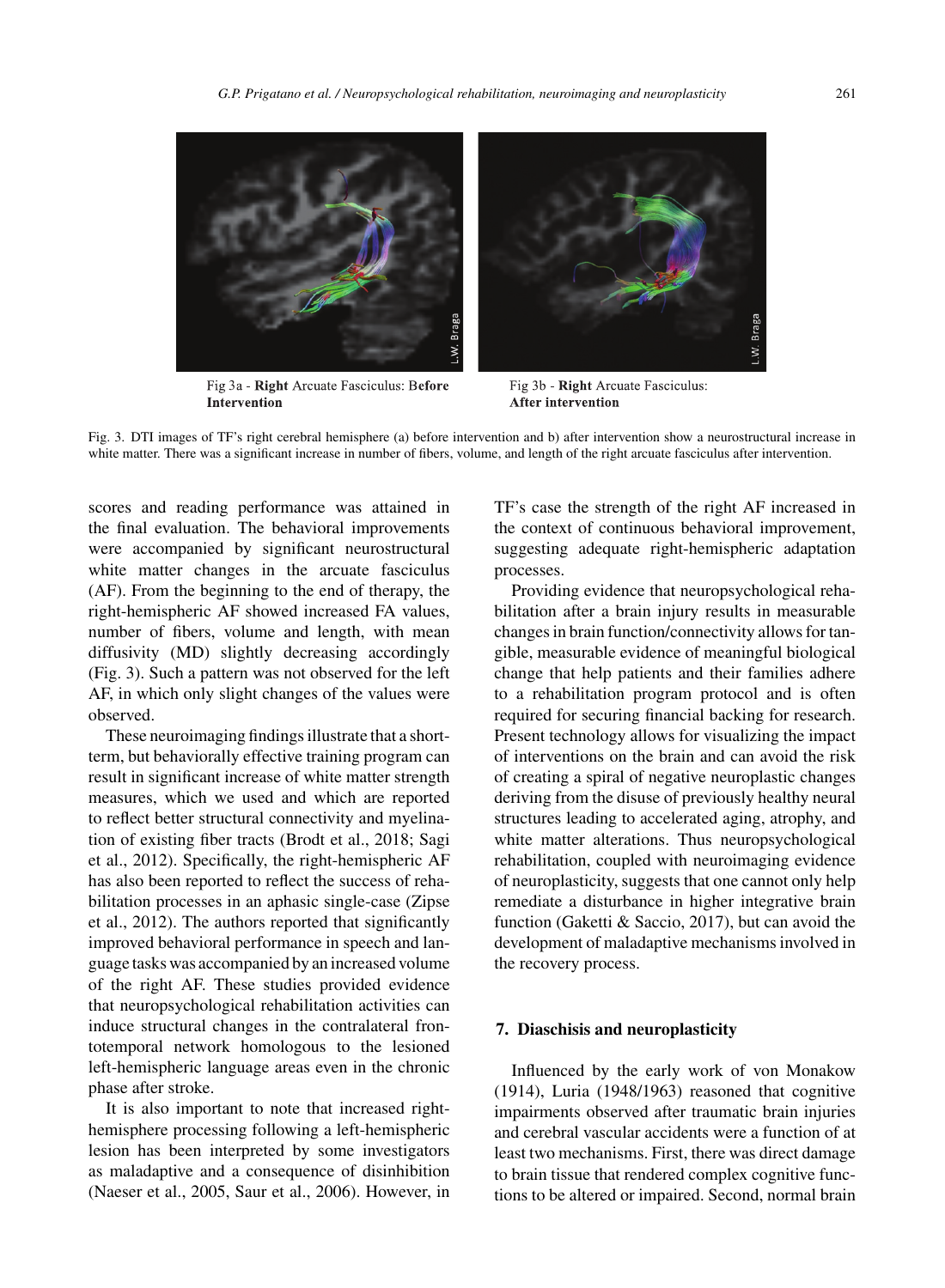tissue not directly damaged may be rendered physiologically dysfunctional via the process of diaschisis. Carrera & Tononi (2014) have reviewed historical and contemporary definitions of the term diaschisis and the research relating to it. A key concept of diaschisis is that a focal brain lesion can render adjacent as well as distal brain regions physiologically inactive. This is theoretically produced by some "interruption of the connections between the lesion and remote areas" (pg. 2409). When the interruption resolves, then normal neurophysiological activity resumes and improvement or "recovery" of a cognitive function is observed. Thus, the concept/phenomenon of diaschisis, by definition, is also a form of neuroplasticity and provides another model for understanding spontaneous recovery.

Luria et al. (1969) described several attempts to "de-inhibit" or restore "temporary inactivation of a functional system" (pg.370) in order to facilitate a return of "higher cortical functions." As noted earlier, this can be a very demanding task and often even intense behavioral efforts to do so produce minimal effects. Carrera & Tononi's (2014) review of the literature suggests that perhaps different mechanisms underlie suppressed synaptic activity for cortico-cortico diaschisis versus corticosubcortico diaschisis. Recent research relating lesion location to functional outcome after stroke has highlighted the importance of cortical location and size of a lesion as well as the disturbance of white matter tracts. Neuroconnective disturbances were considered strong contributors to neuropsychological deficits (Siegel et al., 2016). The findings suggest that both cortico-cortico and cortico-subcortico synaptic disturbances are common even after relative focal brain lesions. Thus the complexity of diaschisis disturbances appears greater than originally considered. This may help explain the relative "resistance" of cortical mediated cognitive deficits to behavioral efforts at "de-inhibition." The fact that some form of neuropsychological recovery is often observed with time underscores the potential of neuroplasticity in neurorehabilitation for the adult brain, but it also reminds us of its present limitations.

External electrical stimulation of assumed normal surrounding neural tissue may permanently or temporally reduce the effects of diaschisis on various cognitive processes. In a recent meta-analysis and review of the effectiveness of language training for improving oral and written naming in patients with Primary Progressive Aphasia, Cotelli et al. (2020) noted, for example, that transcranial direct current stimulation administered just prior to language training tasks resulted in improved naming performance.

Sarasso et al. (2020) noted that EEG slowing is often observed in the "zone surrounding focal lesions" (pg.1) (e.g., an ischemic stroke). These investigators go on to demonstrate relatively different EEG slow wave activities in adjacent brain regions associated with focal ischemic injuries to the brain. Some of the EEG slowing patterns observed resembled slow wave sleep, while others were more compatible with the state of coma, and yet others represented the awake state. Their major theoretical point was that "local sleep-like reactivity" could be observed in the awake brain. However, there are also important implications for neuropsychological rehabilitation. First, the type of electrophysiological inhibition (i.e. diaschisis) associated with focal lesions may differ in the same person for different neuropsychological functions. Second, different "strengths" of diaschisis may be observed in different regions of the brain following different brain disorders. Third, the degree to which one can deinhibit neuronal activation patterns from a "sleep like pattern" to an awake pattern may correlate with the ability of the person to become progressively aware of a neuropsychological impairment that they only partially experience. This represents the classic disturbance of impaired self-awareness, which is a common barrier to successful neuropsychological rehabilitation (Prigatano & Sherer, 2020).

## **8. Can neuroimaging studies help individualize neuropsychological rehabilitation programs?**

While there is a growing consensus that neuroimaging studies before and after various forms of neurorehabilitation are important to advance our understanding of recovery or lack of recovery after a stroke (e.g. Liew et al., 2019), can these neuroimaging studies actually guide some aspects of neuropsychological rehabilitation? Braga (2017) noted that when training an illiterate adult to read, the student's progress was very slow and was associated with delayed construction of new neuronal networks in the reading area of the brain. Longitudinal neuroimaging revealed more robust progress in brain regions associated with phonetics, which led to changes in the teaching approach from syllabic to a phonetic method. This resulted in accelerated literacy acquisi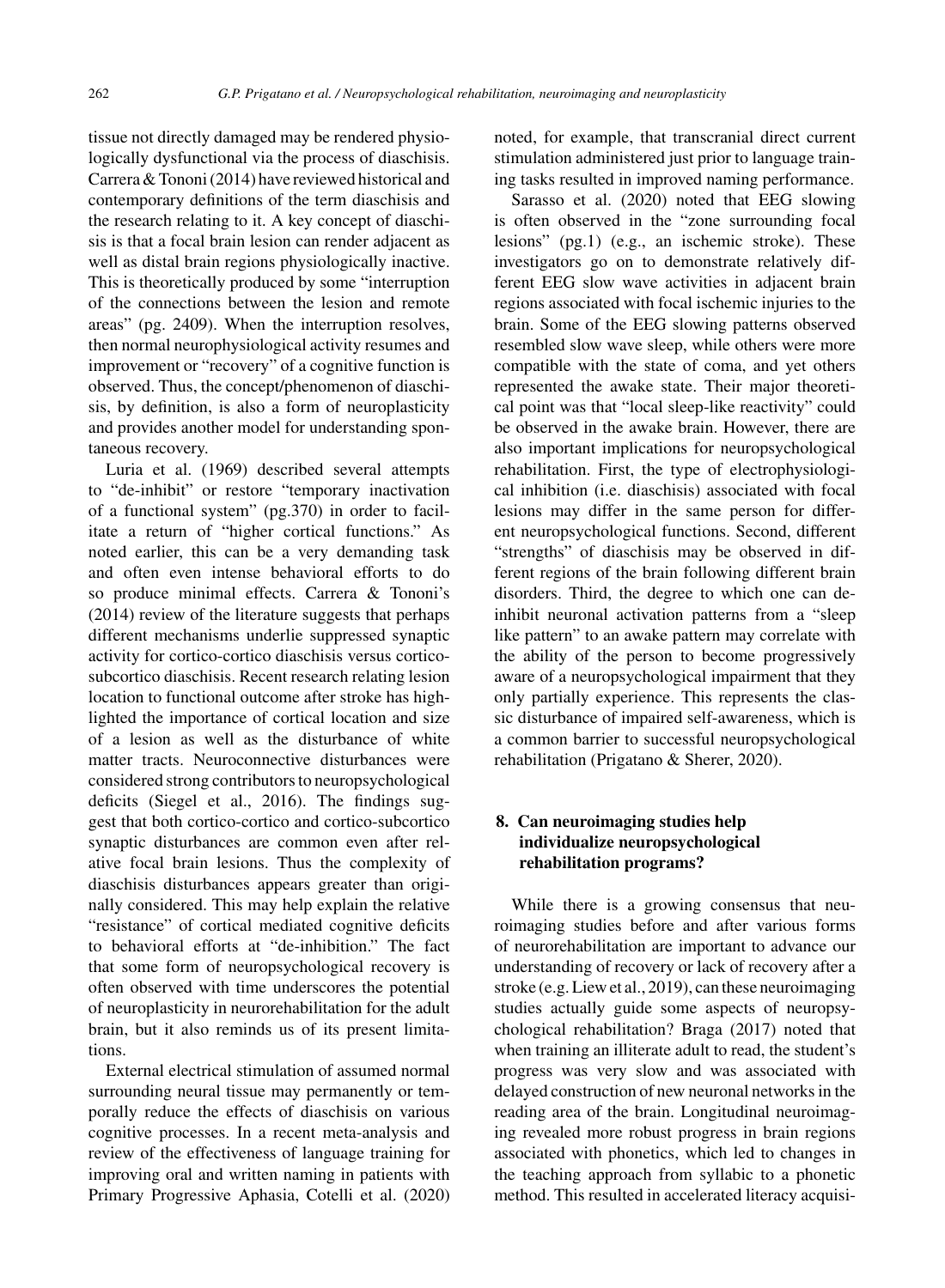tion and was further associated with stronger neuronal networks in the corresponding cerebral areas.

Another intriguing case example has been reported by Errante et al. (2019). They described a prolonged course of rehabilitation for a young woman who suffered a severe traumatic brain injury (TBI). They noted that functional and structural MRI studies documented that there were preserved neural networks involved in motor and linguistic functioning despite substantial neuronal and white matter damage throughout the brain. The patient went on to show more motor and language functional recovery than was expected. They attribute that recovery to the intact neural networks. They suggested that detailed brain imaging may help clinicians determine what networks may be functional and thereby help the rehabilitationist direct rehabilitation activities toward probably intact networks. Cassidy & Cramer (2017) make the same point when discussing the importance of "therapeutic-driven mechanisms of recovery." (pg. 33).

#### **9. Present realities and practical limitations**

As exciting as neuroimaging studies may be for neuropsychological and neurorehabilitation efforts, researchers and clinicians involved in both areas of study note the numerous limitations to our understanding of neuroplasticity and the interpretation of neuroimaging findings. The most commonly recognized problem is that most studies often involve few subjects as noted above. Subject populations are also notoriously heterogeneous. Intervention strategies vary greatly across rehabilitation centers and detailed descriptions of behavioral changes are often lacking. Furthermore, the magnitude of correlation between well-defined cognitive and behavioral changes with well-defined neuroimaging changes across studies is often lacking. It appears close to impossible to control for all of the variables that might influence the interpretation of findings.

As great as this challenge is, the ENIGMA Stroke Recovery Working Group (Liew et al., 2019) has gone to some lengths to describe a methodology for sharing neuroimaging and behavioral findings across national and international studies to provide "well-powered meta and mega-analytic approaches" to the study of recovery following stroke. A careful review of the methodological steps they are taking to harmonize neuroimaging and behavioral data across multiple national and international centers may help

neuropsychologists plan similar research efforts in the future.

## **10. Conclusion**

Traditionally holistic approaches to neuropsychological rehabilitation after brain injury have emphasized the importance of teaching patients to compensate for residual cognitive and motor difficulties. In this context, working with patients to emotionally adjust to permanent impairments was very important. Likewise, guiding them into a productive lifestyle with appropriate group support was crucial. This clinical commentary attempts to illustrate that we are now entering a new era in neuropsychological rehabilitation in which incorporating emerging scientific understanding of neuroplasticity, spontaneous recovery and diaschisis is needed to advance the field. In this regard, the active utilization of advanced neuroimaging technologies may not only help capture changes in brain structure, function and connections underlying recovery, but may (in some instances) help guide neuropsychological rehabilitation efforts. Case reports suggest this may be achieved by identifying neural networks that are only minimally effected by a given brain insult and developing neuropsychological interventions aimed at utilizing those intact networks to foster greater restoration of function. In this regard, techniques for reducing the complex effects of diaschisis may hold much promise as initially suggested by Luria (Luria, 1948/1963).

#### **Acknowledgments**

None.

### **Conflict of interest**

None to report.

## **References**

- Abutalebi, J., Keim, R., Brambati, S. M., Tettamanti, M., Cappa, S. F., De Bleser, R., & Perani, D. (2007). Late acquisition of literacy in a native language. *Human Brain Mapping*, *28*(1), 19-33. [https://doi.org/10.1002/hbm.20240.](https://doi.org/10.1002/hbm.20240)
- Ardila, A., Bertolucci, P. H, Braga, L. W, Castro-Caldas, A., Judd, T., Kosmidis, M. H., Matute, E., Nitrini, R., Ostrosky-Sollis, F., & Rosselli, M. (2010). Illiteracy: the neuropsychology of cog-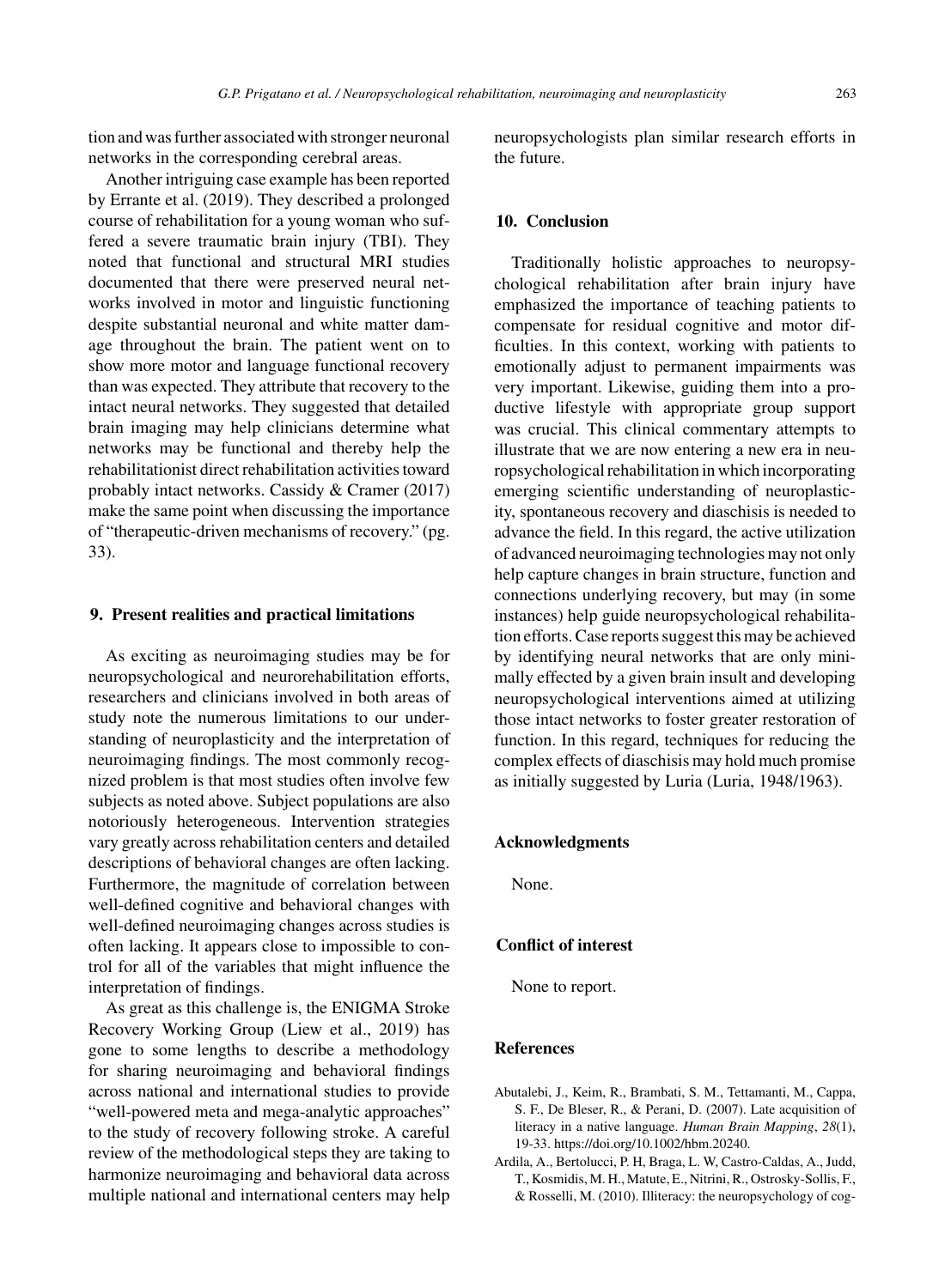nition without reading. *Archives of Clinical Neuropsychology*, *25*(8), 689-712.

- Ben-Yishay, Y., & Diller, L. (2011). *Handbook of Holistic Neuropsychological Rehabilitation*. New York, NY: Oxford University Press.
- Braga, L. W., Rossi, L., Moretto, A. L., da Silva, J. M., & Cole, M. (2012). Empowering preadolescents with ABI through metacognition: preliminary results of a randomized clinical trial. *NeuroRehabilitation*, *30*(3), 205-212.
- Braga, L. W., Amemiya, E., Tauil, A., Suguieda, D., Lacerda, C., Klein, E., Dehaene-Lambertz, G., & Dehaene, S. (2017). Tracking adult literacy acquisition with functional MRI: a single-case study. *Mind Brain and Education*, *11*(3), 121-132.
- Brodt, S., Gais, S., Beck, J., Erb, M., Scheffler, K., & Schönauer, M. (2018). Fast track to the neocortex: A memory engram in the posterior parietal cortex. *Science*, *362*(6418), 1045-1048.
- Caeyenberghs, K., Clemente, A., Imms, F., Egan, G., Hocking, D. R., Leemans, A., Metzler-Baddeley, C., Jones, D. K., & Wilson, P. H. (2018). Evidence for training-dependent structural neuroplasticity in brain-injured patients: A critical review. *Neurorehabilitation and Neural Repair*, *32*(2), 99-114.
- Carey, L. M, & Seitz, R. J. (2007). Functional neuroimaging in stroke recovery and neurorehabilitation: conceptual issues and perspectives. *International Journal of Stroke*, *2*(4), 245-264.
- Carrera, E., & Tononi, G. (2014). Diaschisis: Past, present, future. *Brain*, *137*(9), 2408-2422.
- Cassidy, J. M., & Cramer, S. C. (2017). Spontaneous and therapeutic-induced mechanisms of functional recovery after stroke. *Translational Stroke Research*, *8*(1), 33-46.
- Castro-Caldas, A. R., & Guerreiro, M. (1997). Neuropsychological aspects of illiteracy. *Neuropsychological Rehabilitation*, *7*(4), 327-338.
- Corbetta, M. (2008). Functional brain imaging and neurological recovery. In D. T. Stuss, G. Winocur, & I. H. Robertson (Eds.), *Cognitive Neurorehabilitation* (Second ed., 162-181). Cambridge University Press.
- Cotelli, M., Manenti, R., Ferrari, C., Gobbi, E., Macis, A., & Cappa, S. F. (2020). Effectiveness of language training and non-invasive brain stimulation on oral and written naming performance in Primary Progressive Aphasia: A meta-analysis and systematic review. *Neuroscience and Biobehavioral Reviews*, *108*, 498-525.
- Cramer, S. C., Sur, M., Dobkin, B. H., O'Brien, C., Sanger, T. D., Trojanowski, J. Q., Rumsey, J. M., Hicks, R., Cameron, J., Chen, D., Chen, W. G., Cohen, L. G., deCharms, C., Duffy, C. J., Eden, G. F., Fetz, E. E., Filart, R., Freund, M., Grant, S. J., Haber, S., ...Vinogradov, S. (2011). Harnessing neuroplasticity for clinical applications. *Brain: a Journal of Neurology*, *134*(Pt 6), 1591-1609.
- Dehaene, S., Pegado, F., Braga, L. W., Ventura, P., Nunes Filho, G., Jobert, A., Dehaene-Lambertz, G., Kolinsky, R., Morais, J., & Cohen, L. (2010). How learning to read changes the cortical networks for vision and language. *Science*, *330*(6009), 1359- 1364.
- Dehaene, S., Pegado, F., Braga, L. W., Ventura, P., Nunes Filho, G., Jobert, A., Dehaene-Lambertz, G., Kolinsky, R., Morais, J., & Cohen, L. (2011). L'imapct de l'apprentissage de la lecture sur le cerveau. *Medecine Science (Paris)*, *27*(3), 236-238.
- Dehaene, S., Cohen, L., Morais, J., & Kolinsky, R. (2015). Illiterate to literate: behavioural and cerebral changes induced by reading acquisition. *Nature Reviews Neuroscience*, *16*(4), 234- 244.
- De Schotten, M. T, Cohen, L., Amemya, E., Braga, L. W., & Dehaene, S. (2014). Learning to read improves the structure of the arcuate fasciculus. *Cerebral Cortex*, *24*(4), 989-995.
- Errante, A., Saviola, D., Fasano, F., Basagni, B., Alinovi, S., Bosetti, S., Chiari, M., Minardi, R., Pinardi, C., Crisi, G., Fogassi, L., & De Tanti, A. (2019). Application of an intensive rehabilitation program after very late recovery of consciousness: A single-case neurorehabilitation and neuroimaging study. *Journal of Central Nervous System Disease*, *11*, 1179573519843492.
- Gale, S. D., & Pearson, C. M. (2012). Neuroimaging predictors of stroke outcome: implications for neurorehabilitation. *Neurorehabilitation*, *31*(3), 331-344.
- Galetto, V., & Sacco, K. (2017). Neuroplastic changes induced by cognitive rehabilitation in traumatic brain injury: A review. *Neurorehabilitation Neural Repair*, *31*(9), 800-813. <https://doi:10.1177/1545968317723748>
- Goldstein, K. (1942). *Aftereffects of brain injuries in war: Their evaluation and treatment: The application of psychologic methods in the clinic.* New York, NY: Grune & Stratton.
- Goldstein, K. (1954). The concept of transference in treatment of organic and functional nervous disease. *Acta psychotherapeutica, psychosomatica et orthopaedagogica*, *2*(3-4), 334-353.
- Hamaide, J., Groof, G., & Linden, A. V. (2016). Neuroplasticity and MRI: A perfect match. *NeuroImage*, *131*, 13-28.
- Heiss, W. D. (2017). Contribution of neuro-imaging for prediction of functional recovery after ischemic stroke. *Cerebrovascular Disease*, *44*(5-6), 266-276.
- Johansen-Berg, H. (2007). Functional imaging of stroke recovery: what have we learnt and where do we go from here? *International Journal of Stroke*, *2*(1), 7-16.
- Katz, D. I., & Dwyer, B. (2021). Clinical neurorehabilitation: using principles of neurological diagnosis, prognosis, and neuroplasticity in assessment and treatment planning. *Seminars in Neurology*, *41*(02), 111-123.
- Liew, S. L., Zavaliangos-Petropulu, A., Jahanshad, N., Lang, C. E., Hayward, K. S., Lohse, K. R., Juliano, J. M., Assogna, F., Baugh, L. A., Bhattacharya, A. K., Bigjahan, B., Borich, M. R., Boyd, L. A., Brodtmann, A., Buetefisch, C. M., Byblow, W. D., Cassidy, J. M., Conforto, A. B., Craddock, R. C., Dimyan, M. A., ... Thompson, P. M. (2020). The ENIGMA Stroke Recovery Working Group: Big data neuroimaging to study brain-behavior relationships after stroke. *Human brain mapping*, 10.1002/hbm.25015.
- Luria, A. R. (1948/1963). *Restoration of function after brain trauma (in Russian).* London: Academy of Medical Science/Pergamon.
- Luria, A. R. Naydin, V.L., Tsvetkova, L. S., & Vinarskaya, E. N. (1969). Restoration of higher cortical function following local brain damage. In P.J. Vinkin, & G.W. Bruyn (Eds.), *Handbook of clinical neurology* (Vol. 3). Amsterdam; North-Holland.
- Miotto, E. C., Sato, J., Lucia, M. C., Camargo, C. H., & Scaff, M. (2010). Development of an adapted version of the Boston Naming Test for Portuguese speakers. *Brazilian Journal of Psychiatry*, *32*(3), 279-282.
- Muñoz-Cespedes, J. M., Rios-Lago, M., Paul, N., & Maestu, F. (2005). Functional neuroimaging studies of cognitive recovery after acquired brain damage in adults. *Neuropsychology Review*, *15*(4), 169-183.
- Naeser, M. A., Martin, P. I., Nicholas, M., Baker, E. H., Seekins, H., Kobayashi, M., & Pascual-Leone, A. (2005). Improved picture naming in chronic aphasia after TMS to part of right Broca's